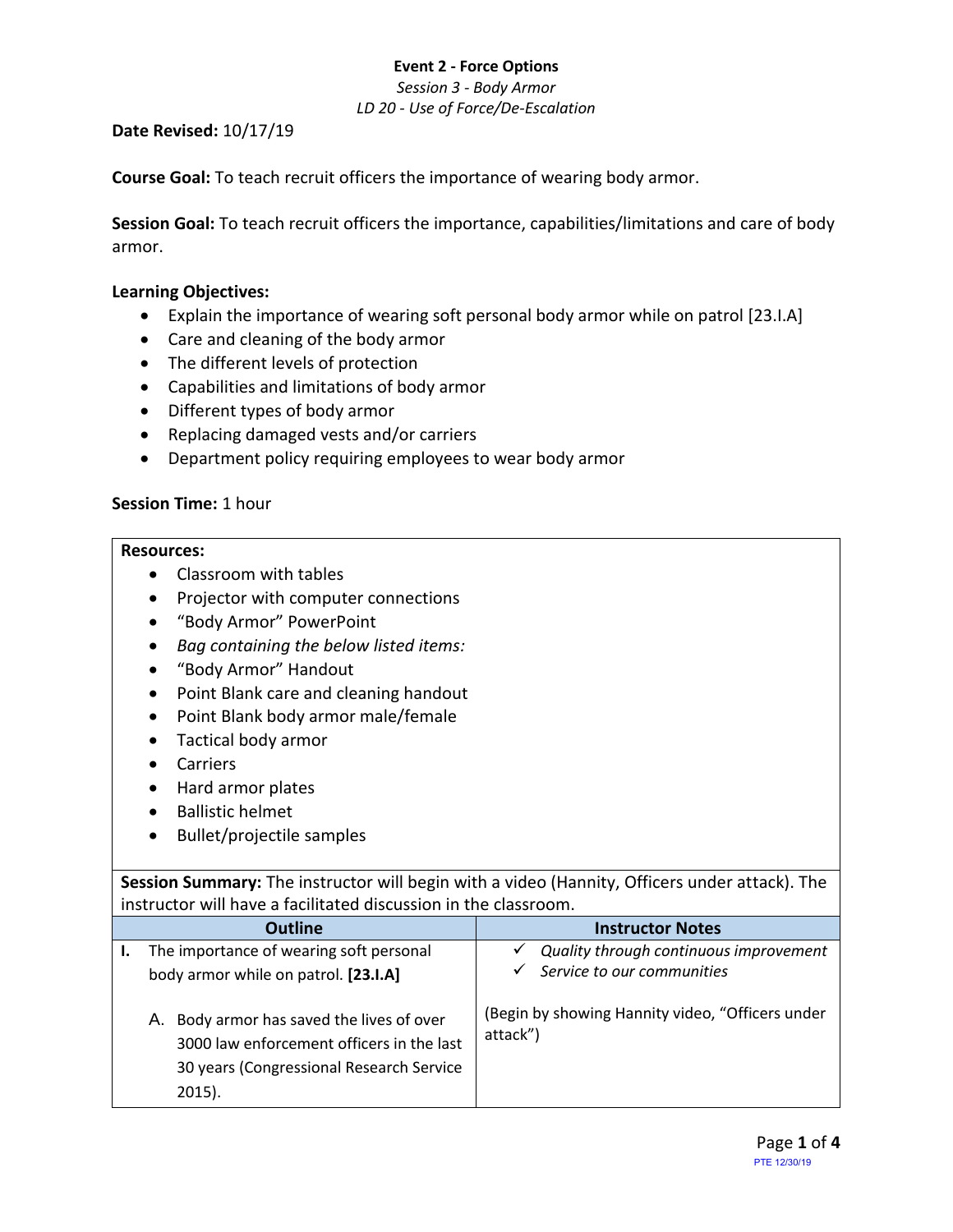#### *Session 3 - Body Armor LD 20 - Use of Force/De-Escalation*

|    |       | LD 20 - Use of Force/De-Escalation           |                                                    |
|----|-------|----------------------------------------------|----------------------------------------------------|
|    | 1.    | Only useful if worn.                         |                                                    |
|    | 2.    | Gives officers a better chance of            |                                                    |
|    |       | survival. [1]                                | [1] Ask- Why is it important to wear body armor?   |
|    |       | 3. Do not patrol without wearing it!         |                                                    |
| Ш. |       | Performance                                  |                                                    |
|    |       | A. How the body armor performs               |                                                    |
|    |       | 1. Preventing bullet penetration by          |                                                    |
|    |       | absorbing the bullet's energy.               |                                                    |
|    |       | 2. Minimizes blunt trauma: The distance      |                                                    |
|    |       | between the bullet and armor                 |                                                    |
|    |       | pushing into the body without                |                                                    |
|    |       | breaking the skin.                           |                                                    |
|    |       | 3. Different levels of protections (refer    |                                                    |
|    |       | students to handout)                         | (Different calibers of ammunition will be passed   |
|    |       |                                              | around the class)                                  |
|    |       | B. Capabilities of soft body armor:          |                                                    |
|    |       | 1. Most handgun ammunitions.                 |                                                    |
|    |       | 2. Stops ammunition for the NIJ              |                                                    |
|    |       | 0101.06 standard threat level II             |                                                    |
|    |       | 3. Stops ammunition specified by LAPD.       |                                                    |
|    |       | 4. Blunt trauma from ammunition.             |                                                    |
|    |       | C. Limitations of the department issued      |                                                    |
|    | vest: |                                              |                                                    |
|    | 1.    | Certain stabbing instruments.                | [2] Ask- Will your vest stop a high velocity rifle |
|    | 2.    | High velocity rifle ammunition.              | round?                                             |
|    | 3.    | Armor piercing handgun ammunition.           |                                                    |
|    |       | [2]                                          |                                                    |
|    |       | 4. Must be replaced every five years. [3]    |                                                    |
|    |       |                                              | [3] Ask- How often must the vest best replaced?    |
|    |       | D. Trauma plates capabilities and upgrades:  |                                                    |
|    |       | 1. A Paraclete Speed plate is also           |                                                    |
|    |       | included in the Department issued            |                                                    |
|    |       | Point Blank level IIIA LAPD vest.            |                                                    |
|    |       | 2. Reduces penetration and blunt force       |                                                    |
|    |       | 3. Not rated at level III (rifle round       |                                                    |
|    |       | protection)                                  |                                                    |
|    |       | E. Level III hard armor plates capabilities/ |                                                    |
|    |       | limitations:                                 |                                                    |
|    |       | 1. Stand-alone plates                        |                                                    |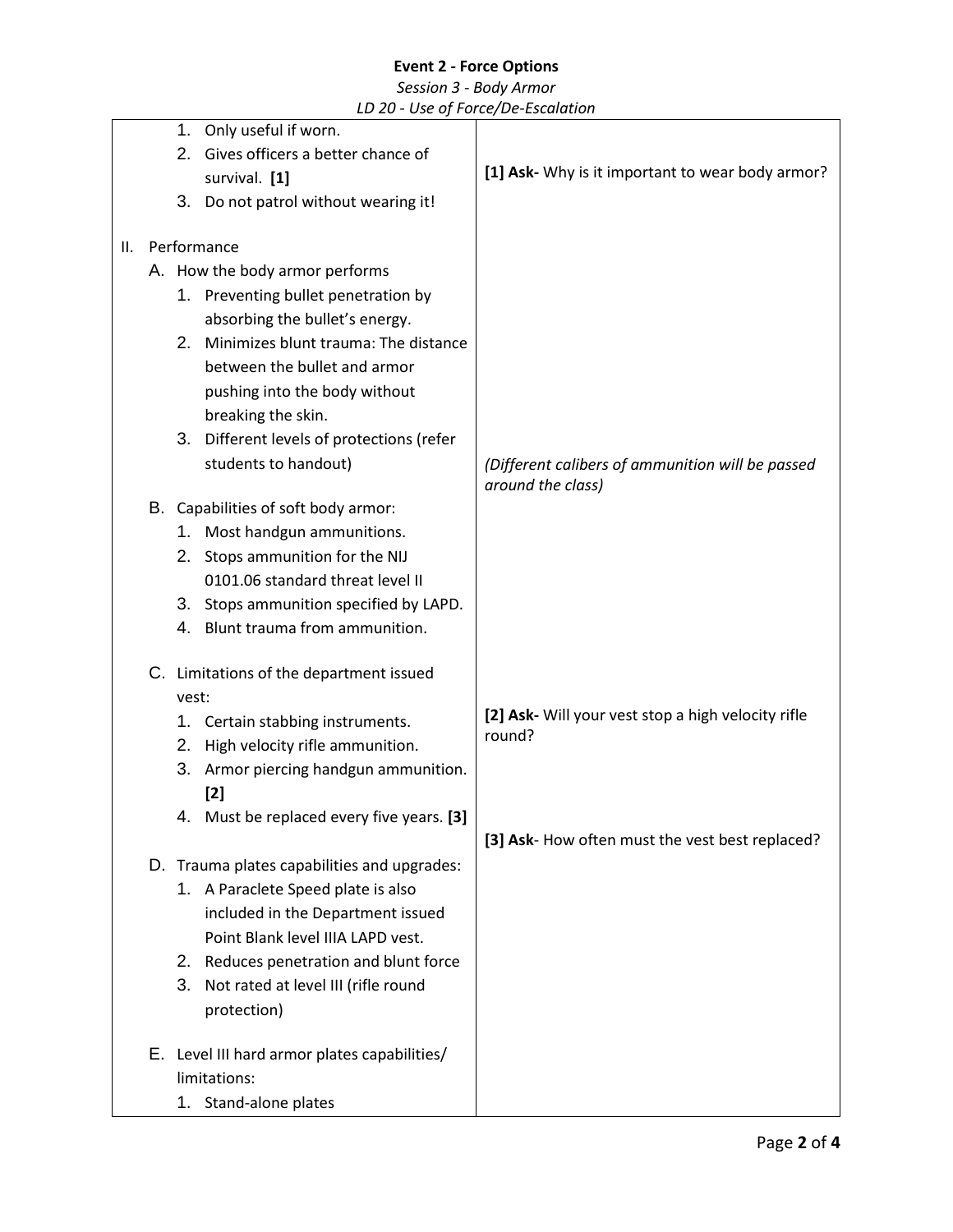*Session 3 - Body Armor*

|  |  |  |  | LD 20 - Use of Force/De-Escalation |  |  |  |
|--|--|--|--|------------------------------------|--|--|--|
|--|--|--|--|------------------------------------|--|--|--|

|  |                                                                                                                   |                                      |                                               | LD 20 - OSE OF FORCE/DE-ESCUIUTION                 |  |  |
|--|-------------------------------------------------------------------------------------------------------------------|--------------------------------------|-----------------------------------------------|----------------------------------------------------|--|--|
|  |                                                                                                                   |                                      | 2. Door panels (front doors only) [4]         | (Different trauma plates will be passed around     |  |  |
|  | 3. Prevents the penetration of certain                                                                            |                                      |                                               | the class)                                         |  |  |
|  |                                                                                                                   |                                      | rifle rounds (5.56 x 45 and 7.62 x 39).       |                                                    |  |  |
|  |                                                                                                                   | 4. Multiples rounds in the same area |                                               | [4] Ask- Are there ballistic panels in the car     |  |  |
|  |                                                                                                                   |                                      | may penetrate                                 | doors?                                             |  |  |
|  |                                                                                                                   |                                      |                                               |                                                    |  |  |
|  |                                                                                                                   |                                      | 5. May be defeated by certain rifle           |                                                    |  |  |
|  |                                                                                                                   |                                      | rounds (armor piercing, etc.)                 |                                                    |  |  |
|  | F.                                                                                                                |                                      | <b>Ballistic helmet:</b>                      |                                                    |  |  |
|  |                                                                                                                   |                                      |                                               |                                                    |  |  |
|  |                                                                                                                   |                                      | 1. Level III protection (most pistol          |                                                    |  |  |
|  |                                                                                                                   |                                      | rounds)                                       |                                                    |  |  |
|  |                                                                                                                   |                                      | 2. Will not protect against rifle rounds      |                                                    |  |  |
|  |                                                                                                                   |                                      | [5]                                           | [5] Ask- Does the ballistic helmet protect against |  |  |
|  |                                                                                                                   |                                      | 3. Protects against sharp and blunt           | rifle rounds?                                      |  |  |
|  |                                                                                                                   |                                      | objects                                       |                                                    |  |  |
|  |                                                                                                                   |                                      | 4. Face shield has no ballistic protection    |                                                    |  |  |
|  |                                                                                                                   |                                      |                                               |                                                    |  |  |
|  |                                                                                                                   |                                      | III. Care, cleaning, and storage of soft body |                                                    |  |  |
|  |                                                                                                                   | armor:                               |                                               |                                                    |  |  |
|  |                                                                                                                   | A. Carrier                           |                                               |                                                    |  |  |
|  |                                                                                                                   |                                      | 1. Remove ballistic panels                    |                                                    |  |  |
|  |                                                                                                                   |                                      | Machine was on gentle cycle<br>2.             |                                                    |  |  |
|  |                                                                                                                   |                                      | 3.                                            |                                                    |  |  |
|  |                                                                                                                   |                                      | Dry on low heat setting                       |                                                    |  |  |
|  |                                                                                                                   |                                      | B. Ballistic panels                           |                                                    |  |  |
|  |                                                                                                                   |                                      | 1. Use damp soapy cloth with mild             | [6] Ask- Can you put the ballistic panels in the   |  |  |
|  |                                                                                                                   |                                      | detergent [6]                                 | washing machine?                                   |  |  |
|  |                                                                                                                   |                                      | 2. Air dry                                    |                                                    |  |  |
|  |                                                                                                                   |                                      | C. Storage                                    |                                                    |  |  |
|  |                                                                                                                   |                                      | 1. Lay flat in a cool dry area                |                                                    |  |  |
|  |                                                                                                                   |                                      | 2. Avoid hanging [7]                          | [7] Ask- Can you hang up the ballistic vest?       |  |  |
|  |                                                                                                                   |                                      |                                               |                                                    |  |  |
|  | IV. Fitting                                                                                                       |                                      |                                               |                                                    |  |  |
|  |                                                                                                                   |                                      | A. Fitting soft body armor:                   |                                                    |  |  |
|  | 1. While wearing a duty uniform                                                                                   |                                      |                                               |                                                    |  |  |
|  | 2. Wear duty equipment belt attached<br>to the inner belt with leather<br>keepers.<br>3. Fit check when standing: |                                      |                                               |                                                    |  |  |
|  |                                                                                                                   |                                      |                                               |                                                    |  |  |
|  |                                                                                                                   |                                      |                                               |                                                    |  |  |
|  |                                                                                                                   |                                      |                                               |                                                    |  |  |
|  |                                                                                                                   |                                      |                                               |                                                    |  |  |
|  | 4. The top of the vest should be equal<br>to the second button from the top of                                    |                                      |                                               |                                                    |  |  |
|  |                                                                                                                   |                                      |                                               |                                                    |  |  |
|  |                                                                                                                   |                                      | the duty shirt                                |                                                    |  |  |
|  |                                                                                                                   |                                      |                                               |                                                    |  |  |